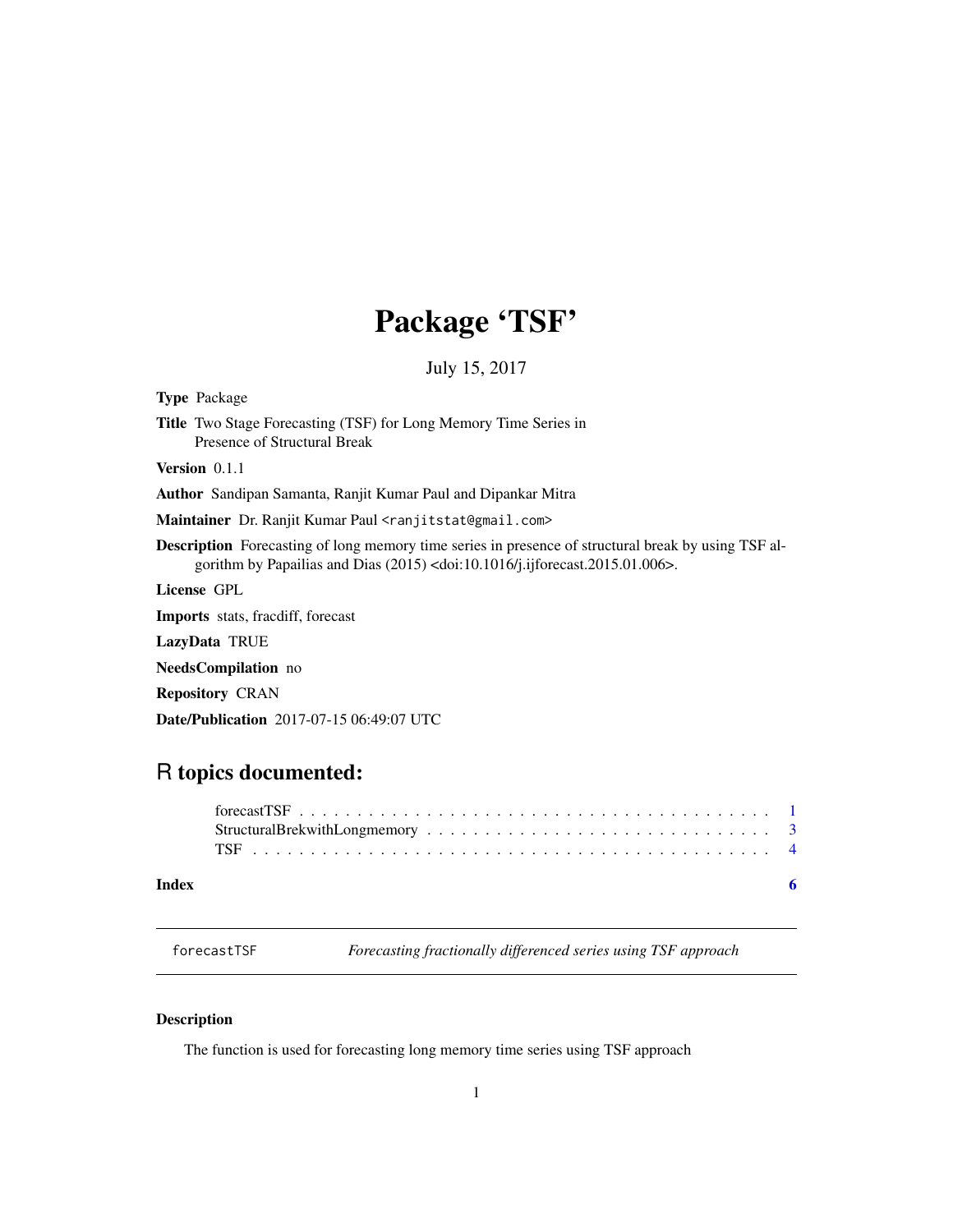#### Usage

forecastTSF(N0,Xt,bandwidth)

#### Arguments

| N0        | lead period of forecast                       |
|-----------|-----------------------------------------------|
| X t       | univariate time series                        |
| bandwidth | the bandwidth used in the regression equation |

#### Value

| forecastTSF | the predicted values, the out of sample forecasts and the values of long memory |
|-------------|---------------------------------------------------------------------------------|
|             | parameter                                                                       |

#### Author(s)

Sandipan Samanta, Ranjit Kumar Paul and Dipankar Mitra

#### References

Papailias, F. and Dias, G. F. 2015. Forecasting long memory series subject to structural change: A two-stage approach. International Journal of Forecasting, 31, 1056 to 1066.

Wang, C. S. H., Bauwens, L. and Hsiao, C. 2013. Forecasting a long memory process subject to structural breaks. Journal of Econometrics, 177, 171-184.

Reisen, V. A. (1994) Estimation of the fractional difference parameter in the ARFIMA(p,d,q) model using the smoothed periodogram. Journal Time Series Analysis, 15(1), 335 to 350.

#### Examples

```
## Simulating Long Memory Series
N < - 1000PHI < -0.2THETA <- 0.1
SD < -1M < - \thetaD \le -0.2Seed <- 123
N0<-9
bandwidth<-0.9
set.seed(Seed)
Sim.Series <- fracdiff::fracdiff.sim(n = N, ar = c(PHI), ma = c(THETA),
d = D, rand.gen = rnorm, sd = SD, mu = M)
Xt <- as.ts(Sim.Series$series)
```
## Forecasting using TSF method forecastTSF (N0,Xt,bandwidth)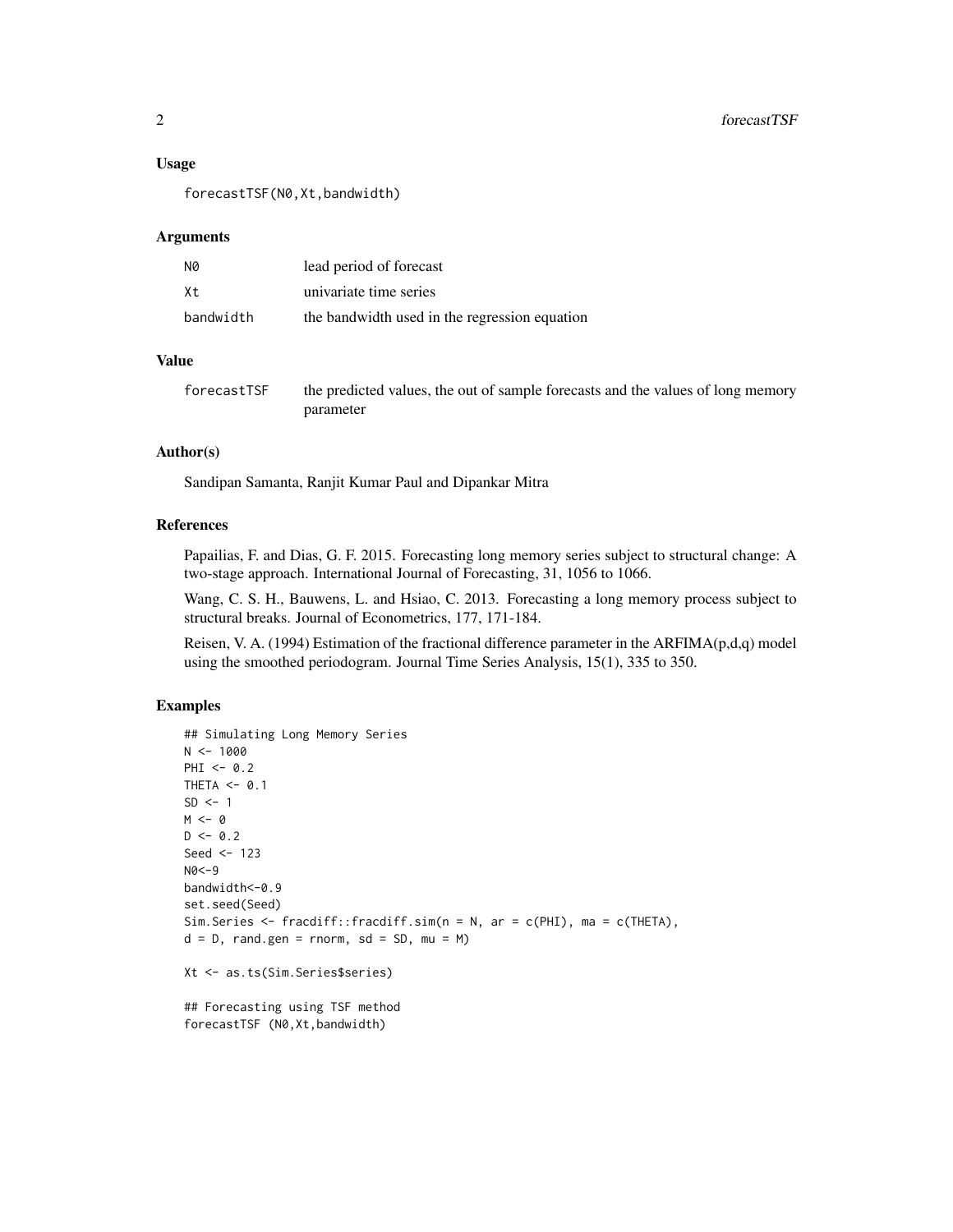<span id="page-2-0"></span>StructuralBrekwithLongmemory

*Predicting fractionally differenced series in presence of structural break*

#### Description

The function is used for prediction of long memory time series in presence of structural break

#### Usage

StructuralBrekwithLongmemory(ts,bandwidth)

#### Arguments

| ts        | univariate time series                        |
|-----------|-----------------------------------------------|
| bandwidth | the bandwidth used in the regression equation |

#### Value

StructuralBrekwithLongmemory

the updated series at first step of TSF appraoch, prediction based on TSF approach and the estimate of long memory parameter

#### Author(s)

Sandipan Samanta, Ranjit Kumar Paul and Dipankar Mitra

#### References

Papailias, F. and Dias, G. F. 2015. Forecasting long memory series subject to structural change: A two-stage approach. International Journal of Forecasting, 31, 1056 to 1066.

Wang, C. S. H., Bauwens, L. and Hsiao, C. 2013. Forecasting a long memory process subject to structural breaks. Journal of Econometrics, 177, 171-184.

Reisen, V. A. (1994) Estimation of the fractional difference parameter in the ARFIMA(p,d,q) model using the smoothed periodogram. Journal Time Series Analysis, 15(1), 335 to 350.

#### Examples

```
## Simulating Long Memory Series
N < - 1000PHI < -0.2THETA <- 0.1
SD < -1M < - \thetaD \le -0.2Seed <-123bandwidth <- 0.9
```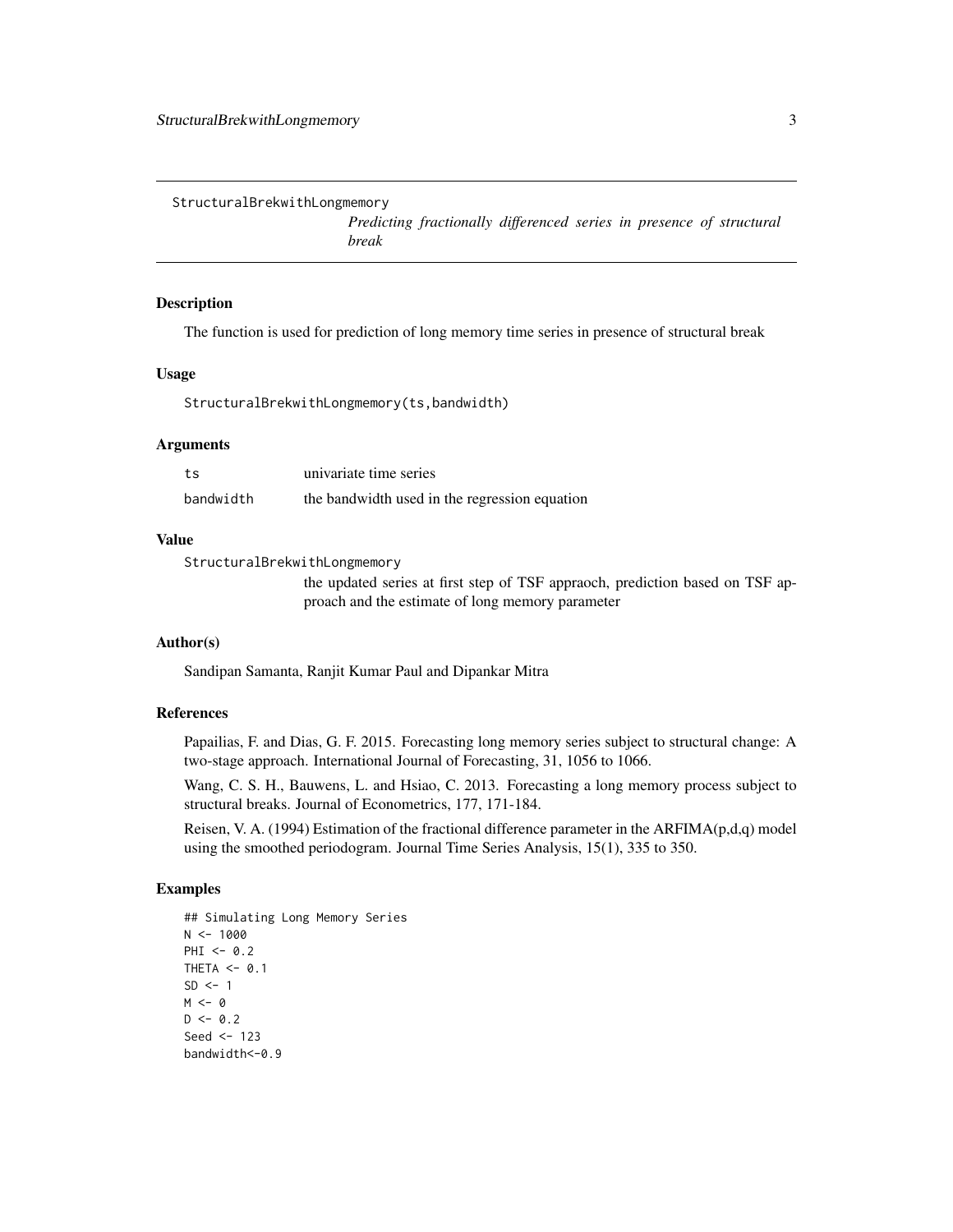<span id="page-3-0"></span>4 and the contract of the contract of the contract of the contract of the contract of the contract of the contract of the contract of the contract of the contract of the contract of the contract of the contract of the cont

```
set.seed(Seed)
Sim.Series <- fracdiff::fracdiff.sim(n = N, ar = c(PHI), ma = c(THETA),
d = D, rand.gen = rnorm, sd = SD, mu = M)
Xt <- as.ts(Sim.Series$series)
## Forecasting using TSF method
StructuralBrekwithLongmemory(Xt,bandwidth)
```
#### TSF *Fractionally differenced series for any value of d*

#### Description

The function fdseries computes the fractional differenced series for any value of d i.e. positive or negetive.

#### Usage

fdseries(x, d)

#### Arguments

|   | univariate time series                         |
|---|------------------------------------------------|
| d | The orer of fractional differencing to be done |

#### Value

fdseries fractionally differenced series for both positive as well as negetive d

#### Author(s)

Sandipan Samanta, Ranjit Kumar Paul and Dipankar Mitra

#### References

Papailias, F. and Dias, G. F. 2015. Forecasting long memory series subject to structural change: A two-stage approach. International Journal of Forecasting, 31, 1056 to 1066.

Wang, C. S. H., Bauwens, L. and Hsiao, C. 2013. Forecasting a long memory process subject to structural breaks. Journal of Econometrics, 177, 171-184.

Reisen, V. A. (1994) Estimation of the fractional difference parameter in the ARFIMA $(p,d,q)$  model using the smoothed periodogram. Journal Time Series Analysis, 15(1), 335 to 350.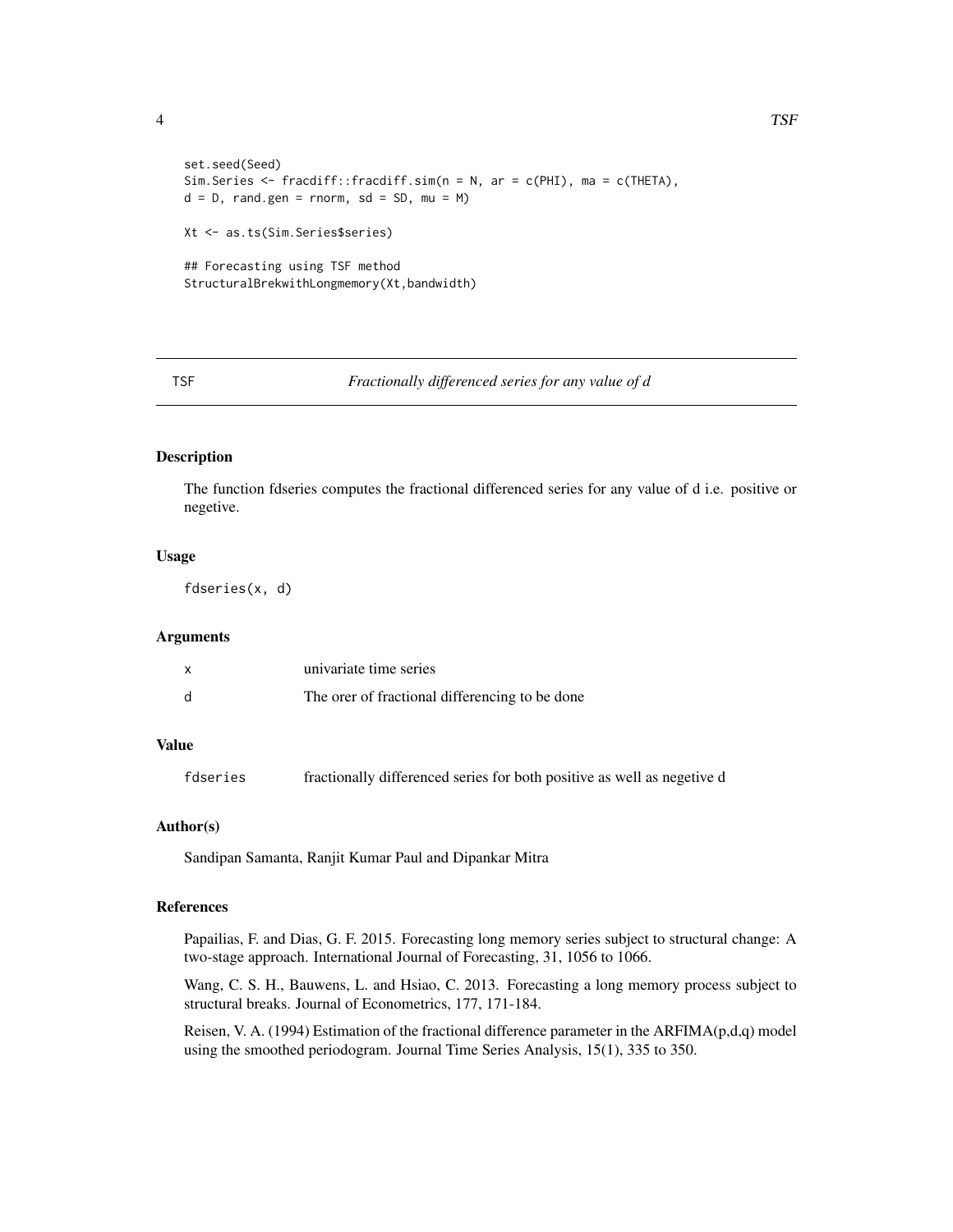#### TSF 5

#### Examples

```
## Simulating Long Memory Series
N < -1000PHI \leq -0.2THETA <- 0.1
SD < -1M < - \thetaD \le -0.2Seed <- 123
set.seed(Seed)
Sim.Series <- fracdiff::fracdiff.sim(n = N, ar = c(PHI), ma = c(THETA),
d = D, rand.gen = rnorm, sd = SD, mu = M)
Xt <- as.ts(Sim.Series$series)
## fractional differencing
fdseries(Xt,d=D)
```